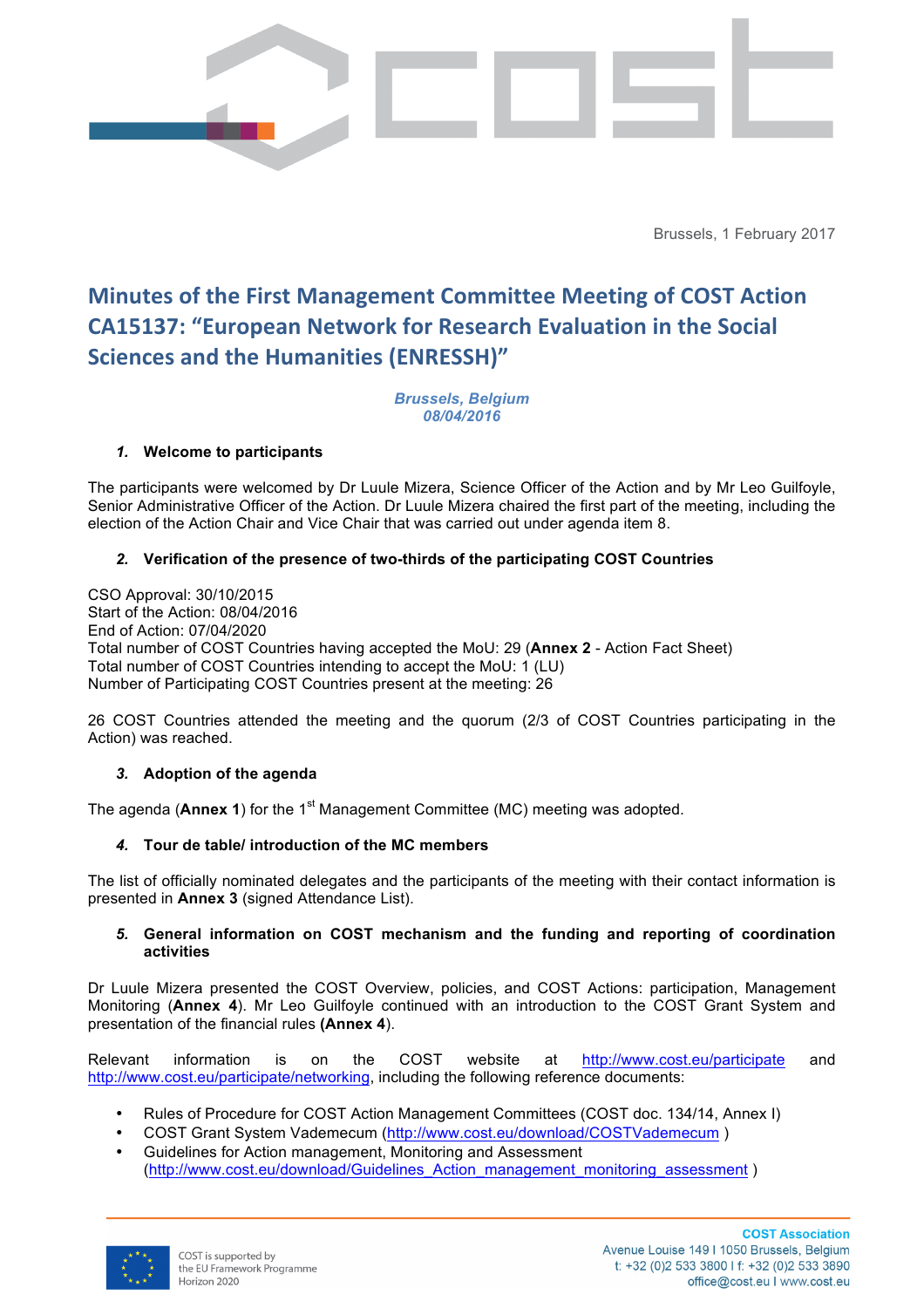

## *6.* **Agreement on the internal rules of procedure for the MC of the COST Action**

The Rules of Procedure for the Management Committee (**Annex 5**) were presented to the MC.

### *7.* **Setting the frame for the Action**

The budget allocated to the Action for the 1<sup>st</sup> Grant Period was communicated prior to the meeting to the Main Proposer (**Annex 4**). A budget of 141 000 EUR is allocated for the first Grant Period of the Action, from May 1<sup>st</sup>, 2016 to April 30, 2017.

## *8.* **Election of the Chair and Vice-Chair**

**Dr Ioana Galleron** (FR) was unanimously elected as the Chair.

**Dr Jack Spaapen** (NL) was unanimously elected as the Vice-Chair.

*9.* **Selection of the Grant holder institution (GH Scientific representative appointment) and FSAC rate**

**Adam Mickiewicz University in Poznań** (PL) was selected as the Grant Holder Institution.

**Dr Emanuel Kulczycki** (PL) was appointed as the Scientific Representative of the Grant Holder Institution.

15% rate for FSAC was decided by MC for GP1.

## *10.* **Presentation and discussion of the Action**

The newly elected Chair of the Action, Dr Ioana Galleron, welcomed the participants and presented the rationale and context for the Action proposal and the Action's general aims (**Annex 6**).

- As specified in the MoU, the objectives of the ENRESSH COST Action (CA15137) are: • To improve evaluation procedures in order to take into account the diversity and the wealth of SSH
	- research;
	- To make a robust case for the ways in which the SSH add value to the society;
	- To help SSH scholars better appropriate their research agenda and overcome fragmentation, while still leaving place for individual and specialized research typical for these disciplines.
	- To open up SSH research for interaction with societal stakeholders.

To achieve these results, ENRESSH brings together researchers from many different fields: sociologists and historians of science, bibliometrists, specialists in political sciences, as well as philosophers, cultural studies specialists, librarians and linguists, etc. Confirmed researchers and practitioners in research evaluate cooperate with humanists experienced in peer-reviewing, impact achievement, or other aspects related to evaluation campaigns of universities, research institutions or programs, etc. The Action must strive to cover as many European countries as possible, as coordination is key for achieving its objectives. The aim is not to arrive to an unique evaluation method or formula, as needs are different from a discipline to another and demands are not the same in the various countries, or even regions of a country, but to converge towards shared principles, values and standards.

The Action is organised in four Working Groups:

- WG 1. Conceptual frameworks for SSH research evaluation: The objective of this Working Group is to further develop our understanding of the SSH knowledge production processes and strategies, as a basis for developing evaluation procedures that adequately reflect the research practices, goals and aims of the SSH scholars. The Working Group will tackle the dialectic issues of the potentials and drawbacks of (a) metric approaches and peer review; (b) international exchange and cooperation and the local rootedness of SSH; and (c) the need for interdisciplinary exchange and disciplinary expertise.
- WG 2. Societal impact and relevance of the SSH research: The objective of this Working Group is to analyse the engagement of SSH researchers with societal challenges, the ways in which interaction

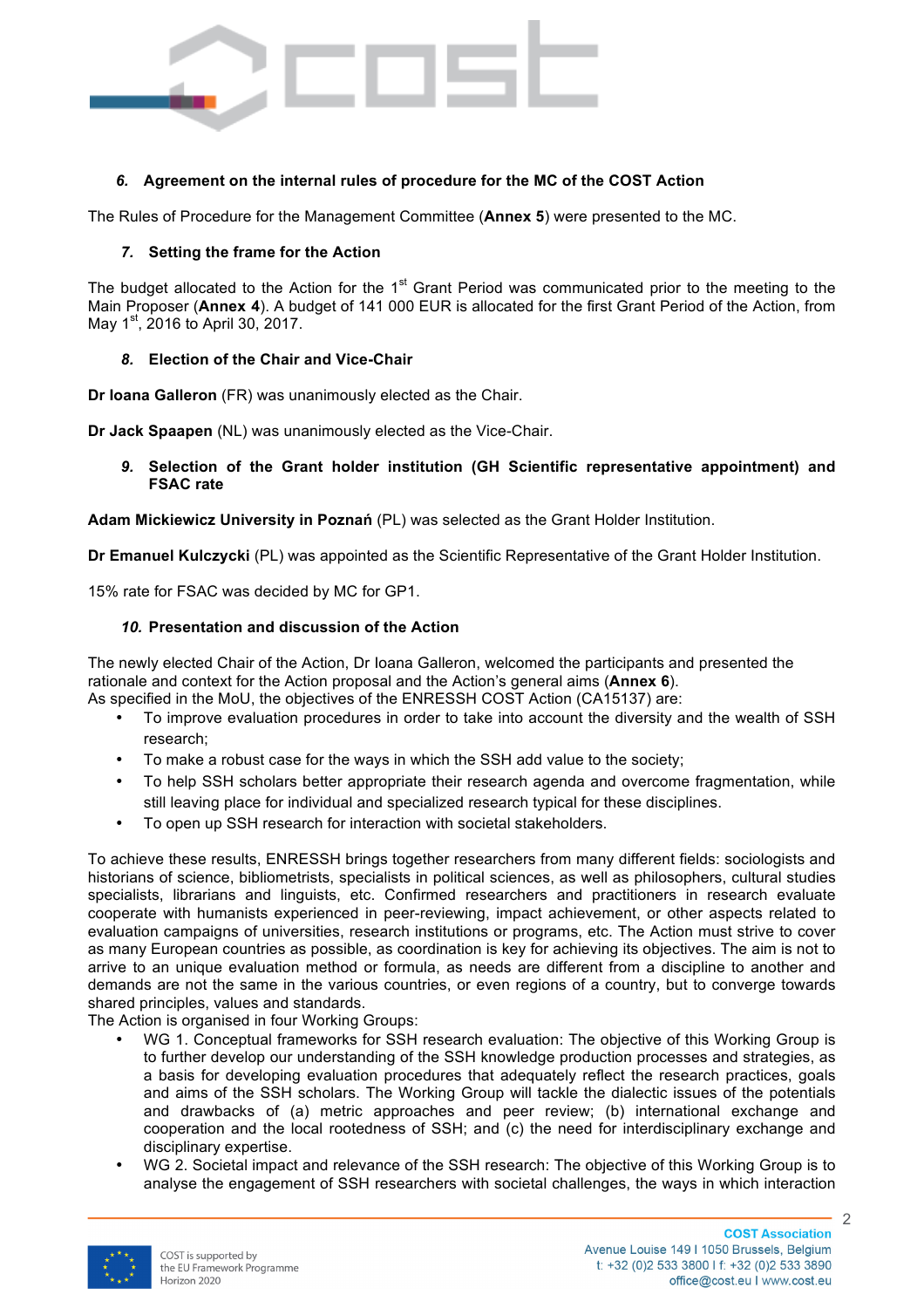

takes pace in non-academic partnerships and environments of SSH research, their diversity and their experiences with collaboration.

- WG 3. Databases and uses of data for understanding SSH research: The main objective of this Working Group is to reflect upon the standardization and the interoperability of current research information systems dedicated to the SSH research outcomes.
- WG4. Dissemination: The objective of this Working Group is on the one hand to ensure a maximum visibility of the Action through outreach activities among SSH researchers and specialists in research evaluation and among political, societal or economic stakeholders, and on the other hand this workgroup is focussing on processes of engagement and communication between researchers and stakeholders.
- Ø Organisation of the Action

The Action will be driven and coordinated by a Management Committee (MC), comprising an elected Chair (Dr Ioana Galleron) and Vice-Chair (Dr Jack Spaapen) and up to two representatives from each Participating COST Country. According to the COST rules, the MC has to meet at least once per GP; we will strive to meet twice a year. The MC will be responsible for co-ordinating the activities of the WGs, budget planning and the allocation of funds, organising Training Schools and conferences, developing and overseeing programmes for STSMs and cascading information from the Action through national and international networks. The MC will monitor progress in relation to the scientific focus and work plan in relation to the achievement of milestones; staging Training Schools, launching calls for STSMs, completing other Action deliverables and staging the final conference.

A Steering Group (SG) will be formed comprising the Chair and Vice-Chair of the MC, the Scientific Representative of the GH, and the Chairs of the 4 Working Groups as well as the STSM Manager. The SG will meet at least every 3 months, either face-to-face, or by video-conference. The SG will be responsible for monitoring the advancement towards the achievment of the objectives of the Action, for preparing annual reports on the work of the Action, for communicating with the COST Association and for monitoring with respect to the COST procedures at all times.

The MC agrees that electronic voting of the MC Members by e-mail is valid. In general, no reply to a voting request from the Action Chair within 1 week (7 days) will be equivalent as a YES vote (tacit approval). Each party (i. e., Participating COST Country) has 1 vote and to assist the Chair in counting votes, MC Members should agree on the vote for their party before voting.

### *11.* **Establishment of Action Management structure**

Ø Election of Working Group Leaders and STSM Manager

**Dr Michael Ochsner** from ETH Zürich and FORS Lausanne (CH) is an Early Career Investogator interested in notions of quality of SSH scholars and survey methodology. He was and currently is involved in several research projects concerning SSH evaluation.

MC Members unanimously elected him as the Leader of the WG1.

**Dr Paul Benneworth** from University of Twente (NL) applies for leading WG2. His main research interest is in the domain of the cooperation between academia and economic actors/ society at large, and he has been involved in numerous projects aimed at understanding and favouring innovation. MC Members unanimously elect him as the Leader of the WG2.

**Dr Tim Engels**, from University of Antwerpen (BE), applies for leading WG3. He was trained in psychology, but developed over time a specialisation in measuring science. He was particularly involved, and still is, in the development of the VABB-SHS database. He follows closely developments of RIS in various European countries, especially the Nordic ones.

MC Members unanimously elect him as the Leader of the WG3.

**Prof Geoffrey Williams**, from Université de Bretagne-Sud (FR), applies for leading WG4. He is a specialist in applied and corpus linguistics. As pro-vice-chancellor for International Affairs in his university, he worked on rankings and their methodology, and was particularly stroke by the marginalisation which affects SSH in the establishment of most prestigious league tables. He developed, since, a steady interest for SSH

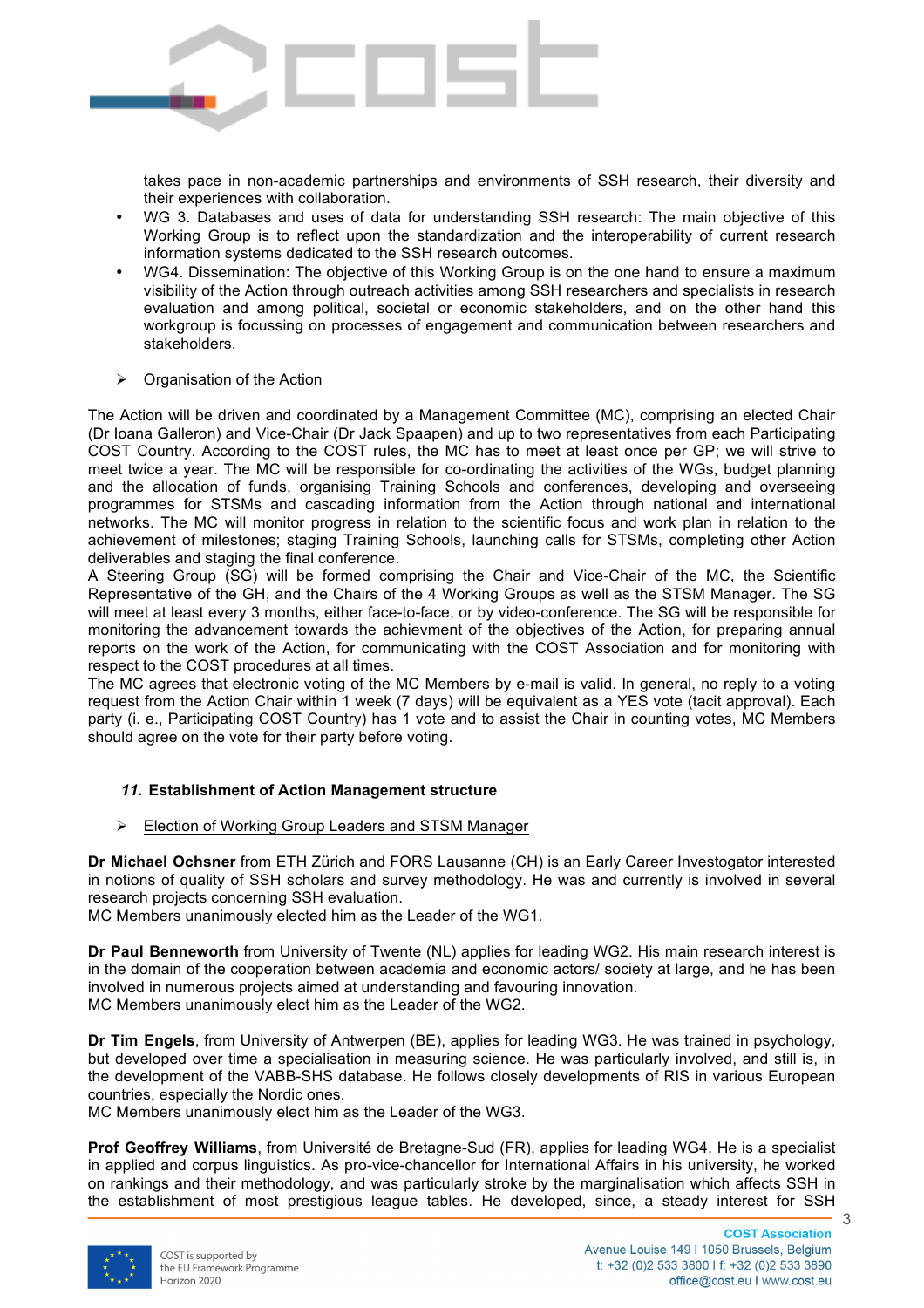

evaluation and valorisation.

MC Members unanimously elect him as the Leader of the WG4.

**Dr Mimi Urbanc**, from ZRC SAZU (SI) applies for the position of STSM Manager. She is a specialist in social and economic geography, with experience in research coordination, much needed in this case. The MC Members unanimously elect her as the STSM Manager of the Action.

### $\triangleright$  Election of other management roles

The Chair of the Action proposes the creation of a special interest group (SIG) for Early Career Investigators (ECI), and the election of a leader for this SIG. The aim is to promote the age balance within the Action, and moreover to take into account the voice of ECIs in the reflection upon the modification of evaluation procedures for the SSH. The leader of the ECI SIG will be a Member of the Steering Group.

**Dr Jolanta Sinkuniene**, from Vilnius University (LT), applies. She resumes briefly her career, indicating that she is herself an Early Career Investigator in the domain of comparative linguistics. The MC Members unanimously elect her.

The Chair of the Action observes that after these elections the Steering Group of the Action is balanced as follows:

- 33% females, 66% males;
- 33% Early Career Investigators;
- 33% representatives of ITC.

#### *12.* **Action implementation planning**

#### $\triangleright$  WG activities, goals and indicators

The Chair of the Action makes a general presentation of the timetable of the activities. During the first year, the main goal is to identify issues of SSH research evaluation in various countries/ disciplines, and to start identifying existing solutions and gaps. Each WG has to plan specific activities in order to achieve this overview. Years 2 and 3 will be dedicated to the elaboration of shared solutions (tools, methods, etc.), while the  $4<sup>th</sup>$  year will be more specifically dedicated to dissemination of results and, where possible, implementation of solutions.

The deliverables of the Action have been set as follows:

1° Scientific papers and proceedings of the conferences organised/ co-organised by the Action.

- Topics: knowledge production in the SSH, societal impact, the conundrum of qualitative/ quantitative evaluation, etc.
- Privilege open access publications; downloadable papers on the website of the Action (or links to journal site).

2° « Grey » literature:

- Description of national evaluation systems.
- A directory of SSH research organisations and associations in Europe.
- Overview of peer review practices in the SSH.
- Overview of existing databases for SSH research evaluation.
- Best practices manual for research information systems developers.
- Bibliography on SSH research evaluation.

3° Training Schools : 3 over the whole duration of the Action (years 2, 3 and 4). Topics:

Evaluation procedures and their impact on career evolution.

• Enhancing the visibility of SSH research relevance to society.

- Research information system for the SSH and their uses.
- 4° Policy briefs and recommendations
	- Better adapted criteria and indicators for evaluating the SSH.
	- Stimulating societally relevant research.
	- Recommendations and guidelines for proof-based narratives about SSH research impact.
	- Recommendations on the construction of national labelled lists of journals and publishers, classification of journals and publishers for the SSH

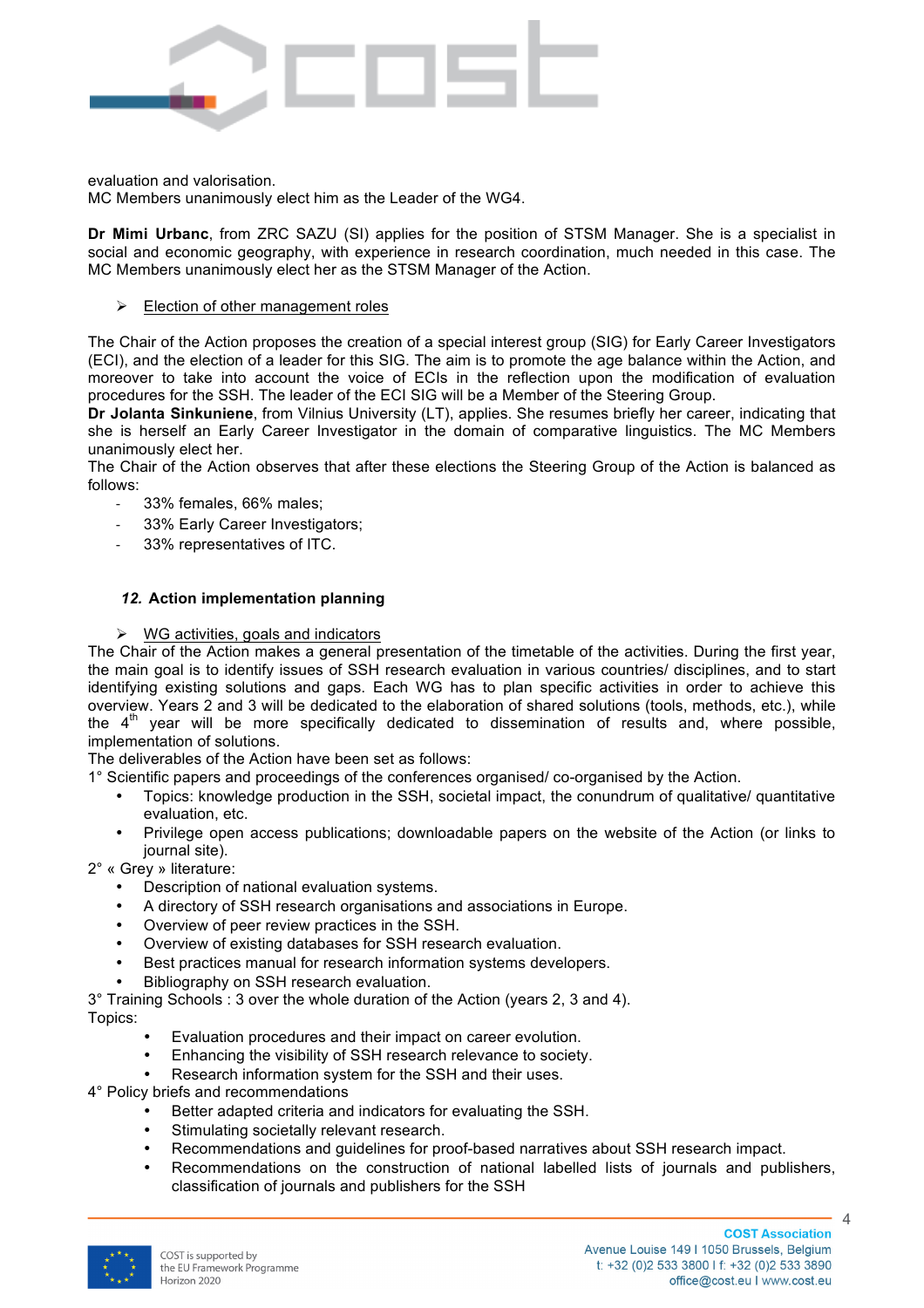

#### 5° Scientific proposals

- A proposal for a distributed research infrastructure to be included in ESFRI agenda
- Answer to H2020 CFP

6° Dissemination material

- **Website**
- **Newsletters**
- Ø Budget planning (Work and Budget Plan preparation)

The Chair of the Action proposes the following split of the budget for the first grant period, in accordance with the planned activities:

| <b>Activities</b>             | Amount        |
|-------------------------------|---------------|
| Meetings                      | 103.400 euros |
| STSM                          | 10.000 euros  |
| <b>Dissemination</b>          | 9100 euros    |
| Total scientific expenditure  | 122.500 euros |
| FSAC (15%)                    | 18375 euros   |
| <b>Total for the first GP</b> | 140.875 euros |

Variation between the lines of the budget is allowed, if justified and prevalidated by the COST Association. The MC is in charge of checking that sufficient provision is made for every instrument, so as to achieve the objectives of the Action.

The MC Members unanimously adopt the budget, to be submitted to the formal validation of the COST Association. The Chair informs the participants that invitations for the WG meetings in Poznan cannot be launched before this validation and the first instalment of the Grant.

In addition, considering the average accommodation costs in Poznan, the Chair of the Action proposes, in agreement with the GH, the capping of accommodation fees at 100 euros/ night/ participant. It may be possible to lower the price cap further, as the local organiser will negotiate prices with a five stars hotel for some 80 euros. MC Members unanimously approve the capping of the fees at 100 euros; the possibility for a capping at 80 euros may be submitted later via electronic voting.

#### $\triangleright$  Dissemination planning (Publications and outreach activities)

Several steps have been already taken for the dissemination of the Action. The Chair and the Leader of the WG4 have written a short presentation for the newspaper *Research Europe*; the article, published on the 7<sup>th</sup> of April, has been sent to the identified MC Members.

The most urgent dissemination tasks have been presented by the elected Leader of the WG4.

In addition, a call is launched for participation to the conference Open Evaluation, to take place in Vienna in November 2016. Several participants to the Action have already planed to participate, but this could also be a good occasion for a dedicated presentation of the Action, so as to achieve outreach within academia.

### *13.* **WG Implementation Planning**

Members split in four WG to discuss implementation of these activities and to develop Objective Achievement Indicators for MoU Objectives per WG. A short presentation of decisions taken is made by each WG Leader at the end of the discussions.

WG1: the main goals are the integration of the participants, and the work on typologies and definitions. Several subgroups with specific tasks have been created. The aim for the next WG Meeting is to have a more precise idea about who's who in research evaluation in each country. The group will also start to prepare a bibliography.

WG2: the group started to prepare a fiche to capture different kinds of SSH research impact. During the first GP, the aim is to complete the fiche with examples of good practice of SSH research impact and to produce

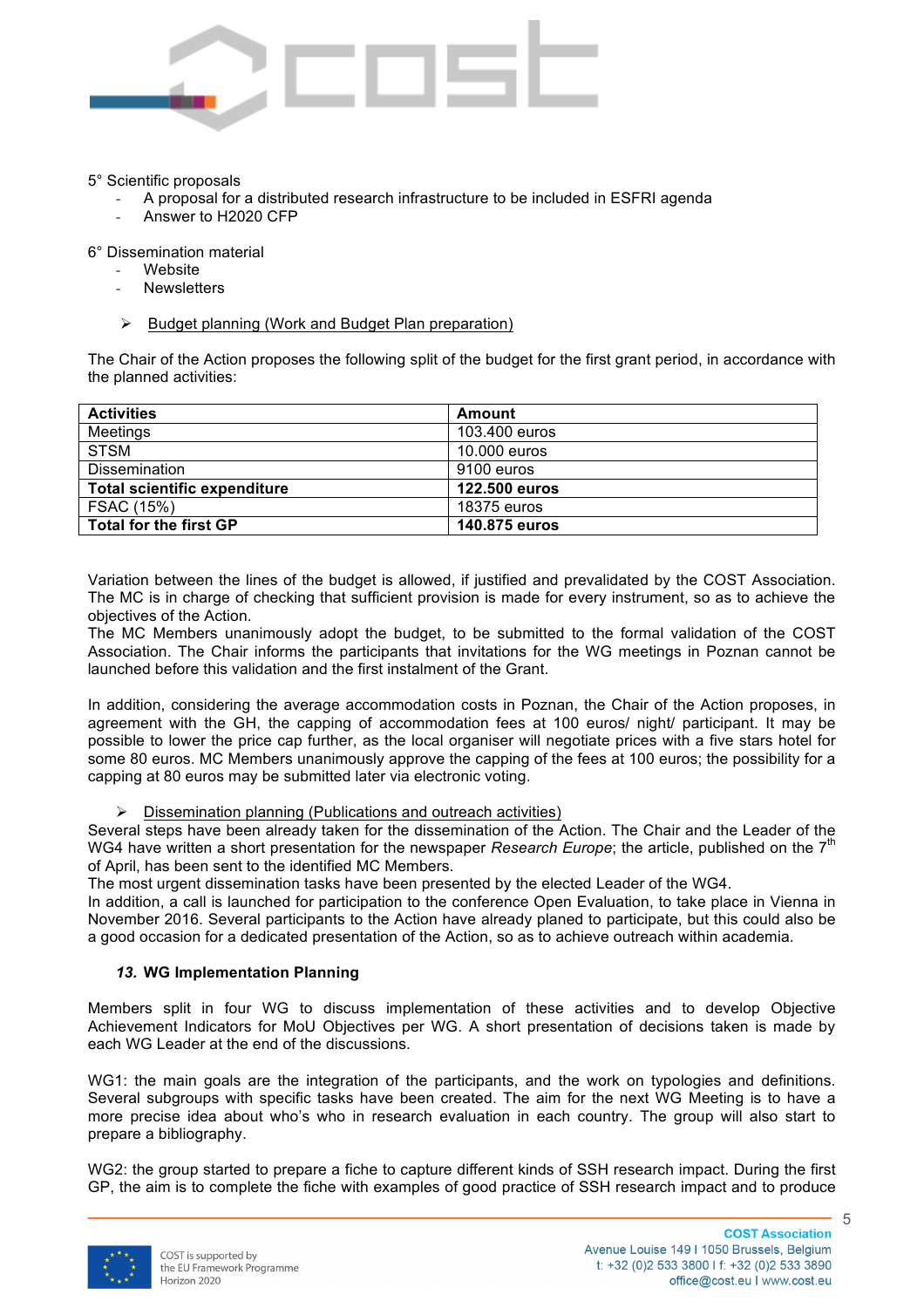

a synthetic typology of the different kinds of engagement in SSH research impact.

WG3: the group needs reinforcement, with representatives involved in the development of databases for the SSH, but also with "plain" humanists, so as to work on shared indicators and on an adapted pedagogy of these indicators. A call for participation will be launched. For the next WG Meeting, an updated survey of the representation of the SSH in national or regional RIS will be realised.

WG4: a short presentation of the Action will be realised as soon as possible, then translated into several languages. This presentation, as well as the translations, will appear on the website.

Also, a template for identifying main stakeholders for SSH research evaluation will be drafted.

The indicator for the first GP will be the date of release of the website, and the number of internal communications/ public presentations of papers dedicated to the Action.

A conference dedicated to the institutional stakeholders involved in SSH research evaluation is in preparation. The call for participation will be released after the next WG Meeting. Also, a joint presentation to STI-ENID conference in Valencia is under preparation, and will be submitted to the selection committee if approved by the MC.

Detailed minutes of these first WG Meetings are to be prepared by each WG Leader and sent to the known participants. New participants must signal their interest for the concerned WG to the Leaders and the Chair of the Action. All minutes will be, in time, made available on the website of the Action, in a dedicated MC Member's area.

### *14.* **Closing**

A Near Neighbour Country, Moldova, has expressed an interest to participate in the Action. A letter detailing the mutual interest the parties could find to cooperate has been sent to the Chair by Prof Igor Cojocaru, from the Institute for the Development of an Informed society in Kishinev.

The Chair of the Action strongly supports the opening of the Action to Moldova. MC Members approve this possible cooperation. The Chair specifies that Moldova's participation is also subject to an approval by COST Association.